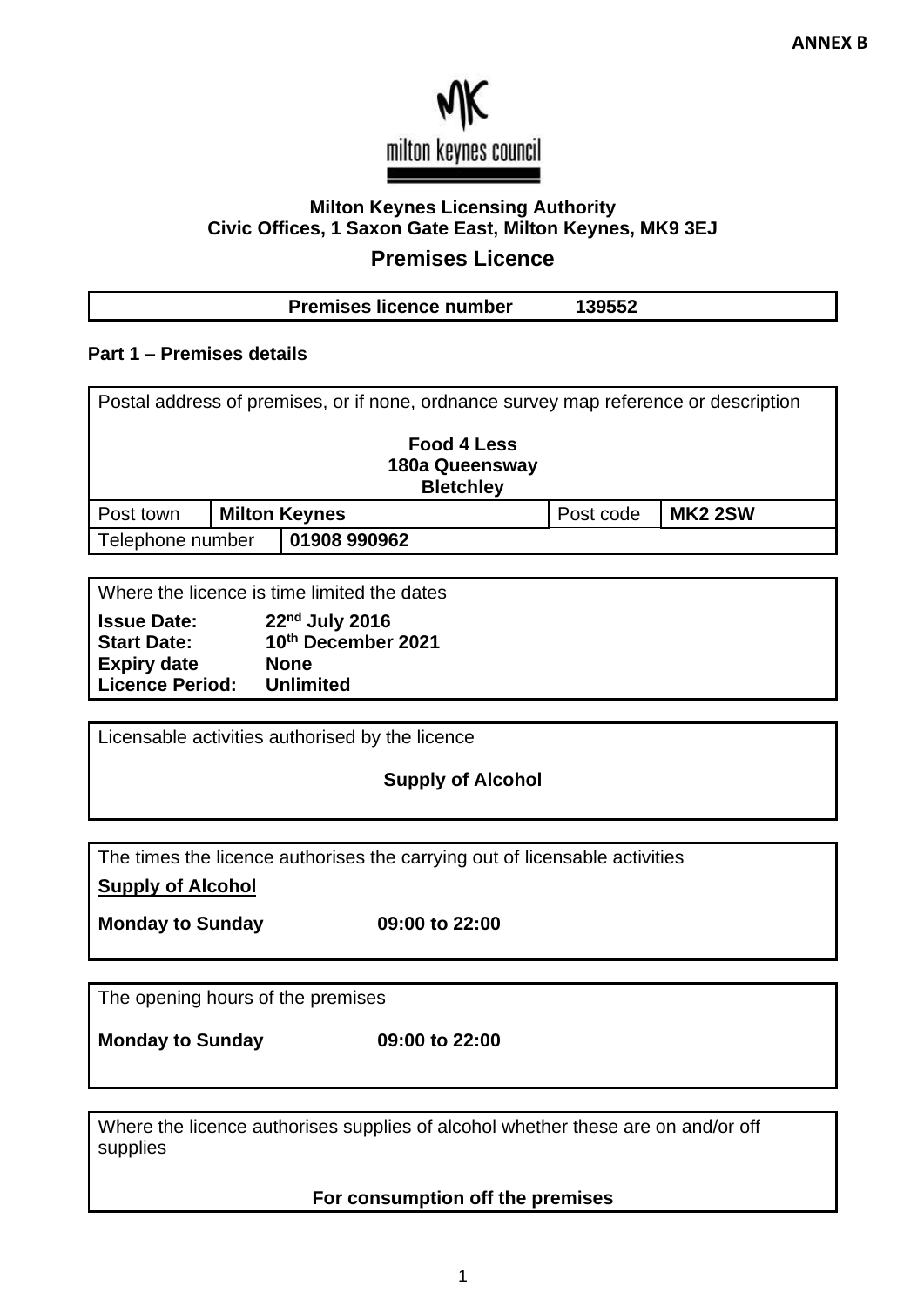### **Part 2**

Name, (registered) address, telephone number and e-mail (where relevant) of holder of premises licence

### **Mars Continental Limited 180a Queensway Bletchley Milton Keynes MK2 2SW**

Registered number of holder, for example company number, charity number (where applicable)

### **07908362**

Name, address and telephone number of designated premises supervisor where the premises licence authorises the supply of alcohol

#### **Mr Harvinder Singh 72 Lexham Road Ashland Milton Keynes MK6 4AQ**

### **Tel: 01582 705 999**

Personal licence number and issuing authority of personal licence held by designated premises supervisor where the premises licence authorises the supply of alcohol

### **MK00087305 Milton Keynes Council**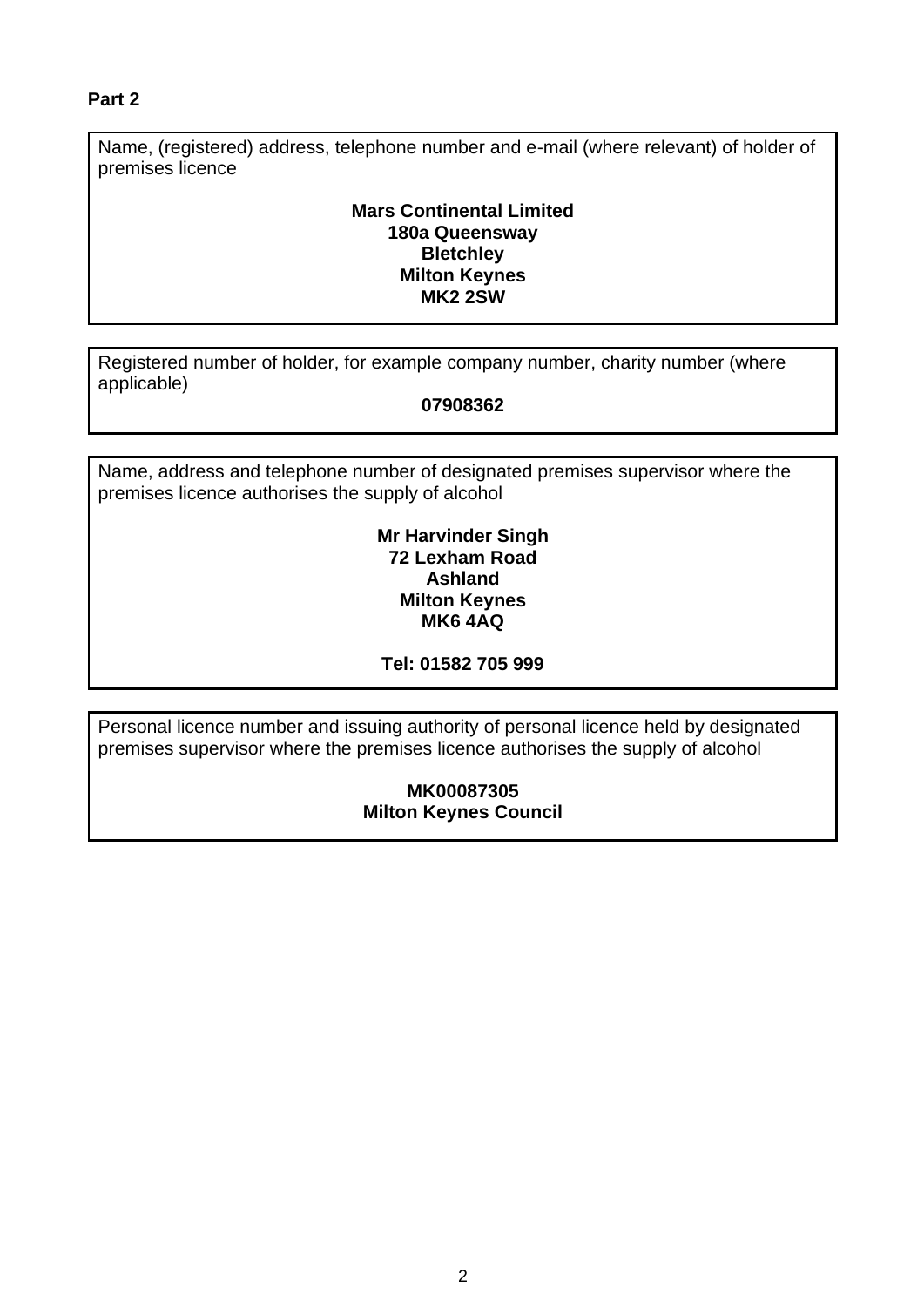### **Annex 1 - Mandatory conditions**

- 1.1 No supply of alcohol may be made where there is no designated premises supervisor in respect of the licence, or when the designated premises supervisor does not hold a personal licence or it is suspended.
- 1.2 Every supply of alcohol under the premises licence must be made or authorised by a person who holds a personal licence.
- 1.3 (1) The premises licence holder must ensure that an age verification policy is adopted in respect of the premises in relation to the sale or supply of alcohol.

(2) The designated premises supervisor in relation to the premises licence must ensure that the supply of alcohol at the premises is carried on in accordance with the age verification policy.

(3) The policy must require individuals who appear to the responsible person to be under 18 years of age (or such older age as may be specified in the policy) to produce on request, before being served alcohol, identification bearing their photograph, date of birth and either—

- (a) a holographic mark, or
- (b) an ultraviolet feature.
- 1.4 (1) A relevant person shall ensure that no alcohol is sold or supplied for consumption on or off the premises for a price which is less than the permitted price.
	- (2) For the purposes of the condition set out above

(a) "duty" is to be construed in accordance with the Alcoholic Liquor Duties Act 1979;

(b) permitted price" is the price found by applying the formula  $P = D +$ (D×V) where

(i) P is the permitted price,

(ii) D is the amount of duty chargeable in relation to the alcohol as if the duty were charged on the date of the sale or supply of the alcohol, and

(iii) V is the rate of value added tax chargeable in relation to the alcohol as if the value added tax were charged on the date of the sale or supply of the alcohol;

(c) "relevant person" means, in relation to premises in respect of which there is in force a premises licence

(i) the holder of the premises licence,

(ii) the designated premises supervisor (if any) in respect of such a licence, or

(iii) the personal licence holder who makes or authorises a supply of alcohol under such a licence;

(d) "relevant person" means, in relation to premises in respect of which there is in force a club premises certificate, any member or officer of the club present on the premises in a capacity which enables the member or officer to prevent the supply in question; and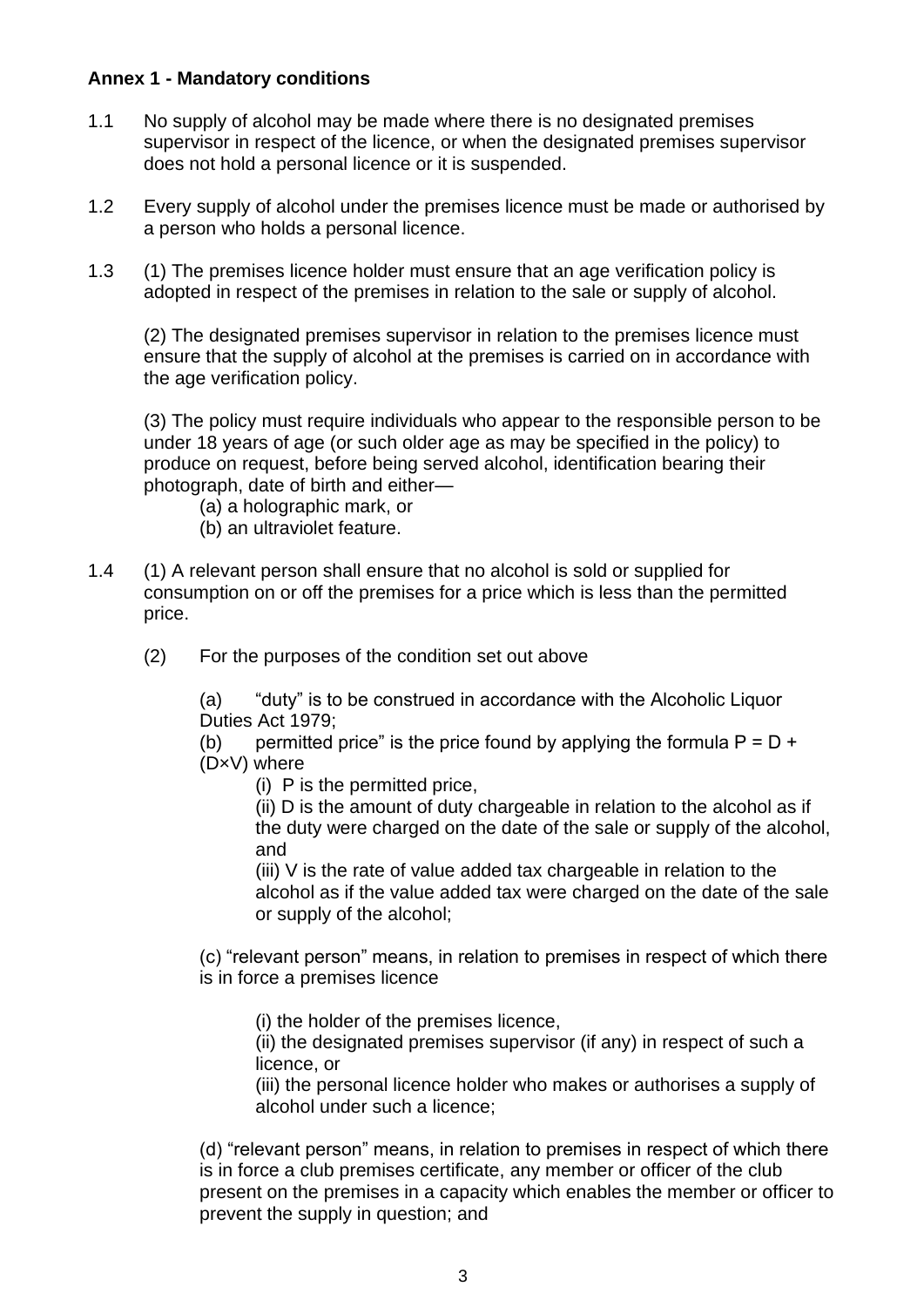(e) "value added tax" means value added tax charged in accordance with the Value Added Tax Act 1994.

(3) Where the permitted price given by Paragraph (b) of paragraph 2 would (apart from this paragraph) not be a whole number of pennies, the price given by that subparagraph shall be taken to be the price actually given by that sub-paragraph rounded up to the nearest penny.

(4) (a) Sub-paragraph (b) below applies where the permitted price given by Paragraph (b) of paragraph 2 on a day ("the first day") would be different from the permitted price on the next day ("the second day") as a result of a change to the rate of duty or value added tax. (b) The permitted price which would apply on the first day applies to sales or supplies of alcohol which take place before the expiry of the period of 14 days beginning on the second day.

#### *INFORMATIVE:*

*Paragraph 3 provides that the permitted price is rounded up to the nearest penny.* 

#### *INFORMATIVE:*

*Paragraph 4 provides that a change to the permitted price which would apply as a result of a change to the rate of duty or VAT charged in relation to alcohol would not apply until the expiry of the period of 14 days beginning on the day on which the change in the rate of duty or VAT takes effect.*

### **Annex 2 - Conditions consistent with the Operating Schedule**

- 2.1 An adequate CCTV system will be maintained operational to a standard that satisfies Thames Valley Police. The system will record at all times whilst the premises are providing licensable activities. All recordings shall be stored for a minimum period of 28 days with date and time stamping. Recordings shall be made available upon the request of the Police, Local Authority or Licensing Authority.
- 2.2 An effective 'challenge 21 policy' shall be implemented and maintained in place at the premises. Any persons appearing to be under the age of 21 who attempts to purchase alcohol must be challenged in respect of their age and required to provide adequate proof that they are over the age of 18 before they are sold or supplied with alcohol.
- 2.3 Only photographic based forms of identification shall be accepted as proof of age in respect of suspected underage sales. These must be accredited to the PASS scheme or subsequent equivalent but could also include passport, HM forces ID card, driving licence, national ID card
- 2.4 A refusal log to record all attempts to purchase alcohol that were refused shall be kept on site and all refused sales recorded. The log shall be provided to the Police, the Local Authority or the Licensing Authority on request.
- 2.5 All persons involved in alcohol sales must receive full and adequate training on the law relating to underage sales and a written record of the training each person has received shall be maintained. Regular refresher training is also to be given and recorded. The training records / log are to be kept on site and shall be provided to the Police, the Local Authority or Licensing Authority on request